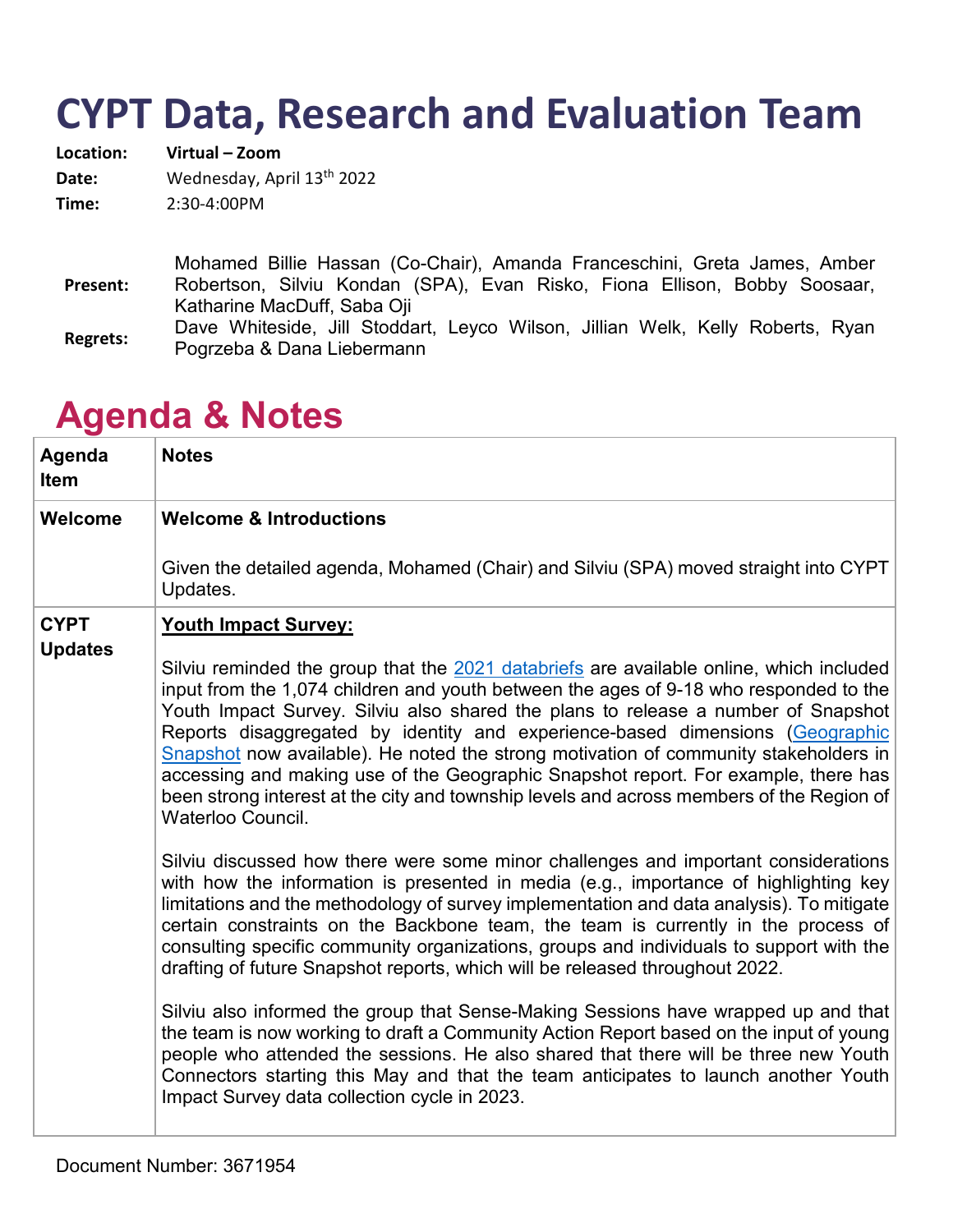### **[Most Pressing Needs](https://linkprotect.cudasvc.com/url?a=https%3a%2f%2fchildrenandyouthplanningtable.ca%2fmost-pressing-needs-assessment%2f&c=E,1,kQn12xxI6CUSFA_21oEopB9LLuIVovrrdGLr0PRM3Dg5SxVGNJEOq0VDcI8HTXhUecsoGZVe7zJpqSjZGBfA0AChbtKFA7z_m2j1io6leINFYkHM-o3MTQ,,&typo=1)**:

Silviu shared the Most Pressing Needs data collection tool and how it has supported the work of the Pandemic Working Group. He highlighted changes to a number of prominent response items:

- o Organizational Needs:
	- **Employee well-being;**
	- **Employee vacancies and/or retention;**
	- **Trauma-informed supports.**
- o Client Needs:
	- **Feelings of prolonged isolation:**
	- **Housing affordability;**
	- Need for food-related assistance.

Based on the group's discussion, it was noted that these same changes to priority response items were reflective within DRE member's organizations. For example, there is consensus that housing and food assistance related needs are a continuous challenge for those in the community. The group also discussed existing and new methods of examining these trends, particularly on employee well-being and staffing. For example, Marillac Place has begun assessing burnout within their organization, as well as building practices from other communities and using standardized questions to do so (including questions from YMCA WorkWell).

#### **Well-Being Shared Measurement Database Task Group**:

Greta provided a summary of major updates with the program-level belonging project. Major updates include:

- Ongoing conversations to assess capacity and research interest with the approximately 10 organizations that will pilot the tool;
- The group receiving the Mitacs Accelerator Grant to partner with the University of Waterloo (with direct support from a PhD student for 6 months);
- The group is working with University of Waterloo Faculty partners to validate aspects of the survey tool pre-trial with programs;
- They are currently undergoing a process of identifying a data sharing platform vis-à-vis their engagement with Communitech and the Ontario Trillium Foundation;
- There is strong interest amongst community partners to support the work of the WBSMD;
- The group also discussed the role that the DRE team can take in terms of supporting this initiative (e.g., the development of 1-page guides and case studies to support skill building for organizations, envisioned through a toolbox or repository of best practices)

For context, the Well-Being Shared Measurement Database (WBSMD) emerged as a community-led initiative to address and solve challenges related to capturing and making use of program-level data with a specific focus on sense of belonging. The group envisions a community of organizations supporting each other in collecting and understanding data, sharing insights and innovations to build a set of programs that can affect and adapt to changes in well-being in Waterloo Region. Critical to this vision is the capacity for collecting data on belonging at the level of individual programs, such that we have the capacity to identify techniques for improving belonging.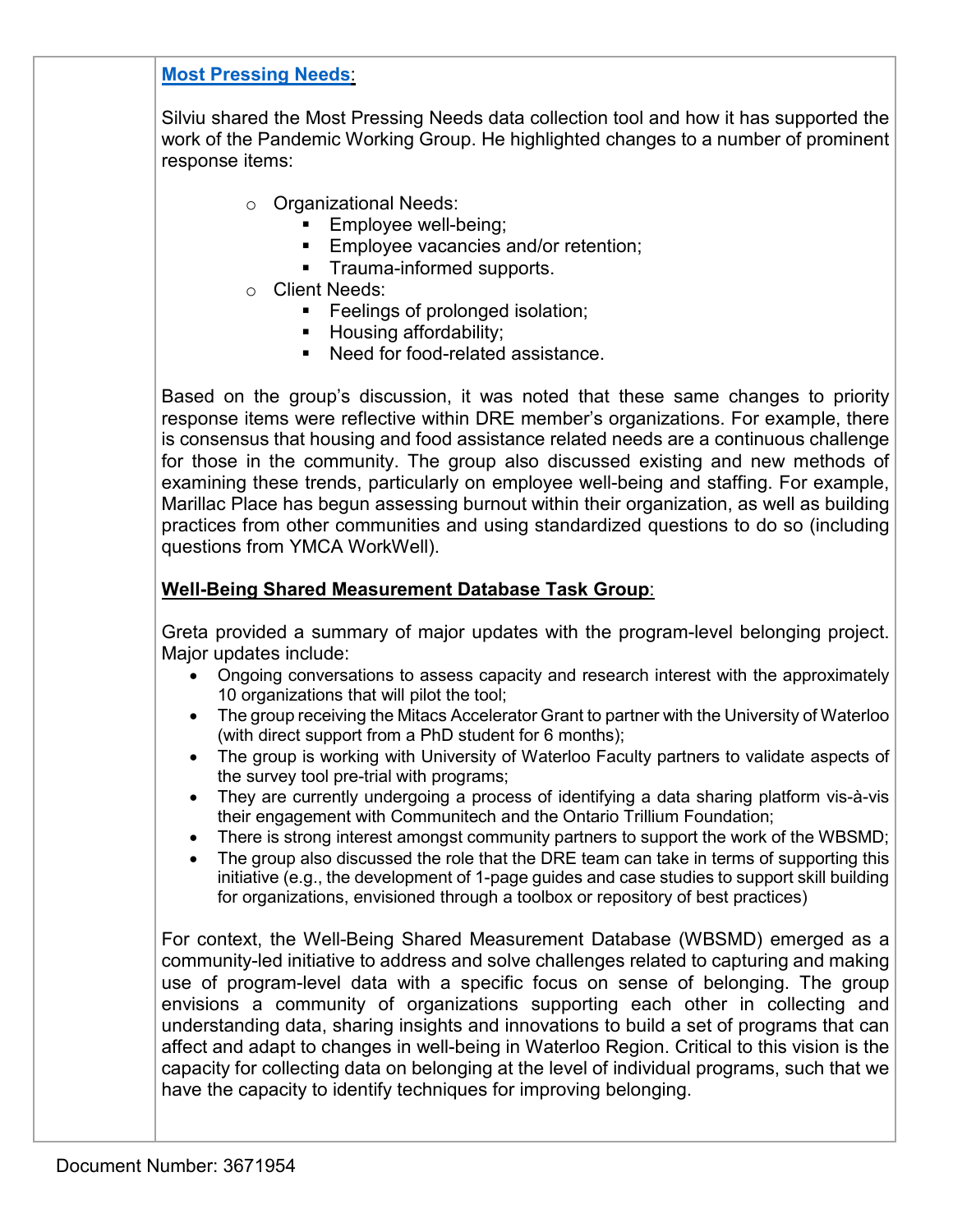|                | Data Portal(s) Discussion                                                                                                                                                                                                                                                                                                                                                                                                                                                                                                                                                                                                                                                                                                                                                                                                                                                                                                                                                                                                                                                                                                                                                                                                                                                       |
|----------------|---------------------------------------------------------------------------------------------------------------------------------------------------------------------------------------------------------------------------------------------------------------------------------------------------------------------------------------------------------------------------------------------------------------------------------------------------------------------------------------------------------------------------------------------------------------------------------------------------------------------------------------------------------------------------------------------------------------------------------------------------------------------------------------------------------------------------------------------------------------------------------------------------------------------------------------------------------------------------------------------------------------------------------------------------------------------------------------------------------------------------------------------------------------------------------------------------------------------------------------------------------------------------------|
|                | Silviu briefly mentioned how the DRE's shared measurement work to identify key datasets<br>and local indicators will continue to shape the development of a community data portal.<br>Silviu also mentioned how he has been working with Smart Waterloo Region, Wellbeing<br>Waterloo and a GIS class at University of Waterloo to build a geographic storymap based<br>on the data from the Youth Impact Survey and Wellbeing Waterloo's 2018 community<br>well-being survey.                                                                                                                                                                                                                                                                                                                                                                                                                                                                                                                                                                                                                                                                                                                                                                                                  |
|                | <b>Annual Survey; Demand for CYPT Backbone Support</b>                                                                                                                                                                                                                                                                                                                                                                                                                                                                                                                                                                                                                                                                                                                                                                                                                                                                                                                                                                                                                                                                                                                                                                                                                          |
|                | Silviu shared a number of key findings from the 2021 Annual Survey. Most striking is the<br>increase in challenges for organizations' engagement and execution of work as a result<br>of the COVID-19 pandemic. Despite this, findings suggest a positive and consistent<br>perception of CYPT's work:<br>61 percent have expressed that the pandemic has affected their organization's<br>$\bullet$<br>involvement in the CYPT (a 27 percentage point increase from 2020 survey)<br>53 percent have expressed that the pandemic has affected their organization's<br>$\bullet$<br>ability to execute their missions (a 18 percentage point increase from 2020 survey)<br>$\circ$ 90 percent feel well informed about the vision and mission of the CYPT<br>$\circ$ 89 percent of respondents have indicated that the CYPT has made<br>moderate to excellent progress towards its collective mission<br>$\circ$ 87 percent feel that the CYPT is a trusting environment<br>$\circ$ 60 percent have all the information they need to be engaged<br>$\circ$ 51 percent feel engaged in the work of the CYPT<br>The group briefly discussed how these are common challenges across other networks<br>and collaboratives, as well as within the scope of internal engagement across |
| <b>Member</b>  | organizations.<br>Mohamed led a roundtable discussion with members on what their priority areas of work                                                                                                                                                                                                                                                                                                                                                                                                                                                                                                                                                                                                                                                                                                                                                                                                                                                                                                                                                                                                                                                                                                                                                                         |
| <b>Updates</b> | are and if they are engaging with any emergent data, research or evaluation resources.<br>There were several themes discussed:                                                                                                                                                                                                                                                                                                                                                                                                                                                                                                                                                                                                                                                                                                                                                                                                                                                                                                                                                                                                                                                                                                                                                  |
|                | Success in using multilingual survey options at Carizon $-$ a potential best<br>practices case study to highlight;<br>Sense of belonging has been used by a number of organizations assessing<br>client and staff well-being;<br>Food Bank of Waterloo Region & House of Friendship survey focused on food<br>hampers: received approximately 1,400 responses (high response rate) – $a$<br>potential best practices case study to highlight;<br>Region of Waterloo (Planning, Development and Legislative Services) will begin<br>the process of providing analyzed visuals from Population Census 2021 (likely<br>vis-à-vis PowerBI);<br>Region of Waterloo (Corporate Services: GIS Unit) has been supporting with<br>various GIS projects (e.g., Children's Services) and noted that, depending on<br>capacities and strategic alignment, they have supported and will continue to<br>support external organizations as well;                                                                                                                                                                                                                                                                                                                                               |